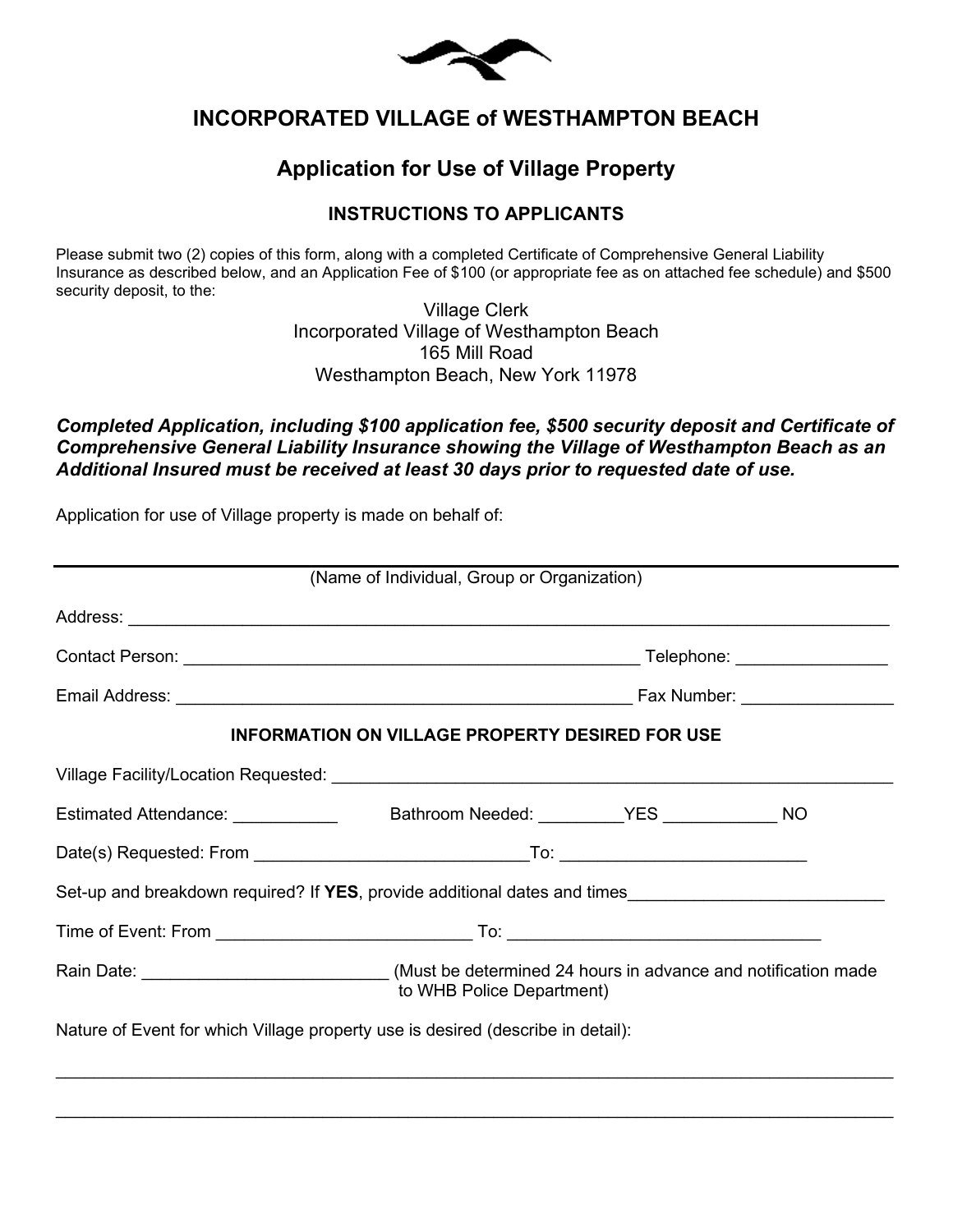Parking: On Site: \_\_\_\_\_\_\_YES \_\_\_\_\_\_\_\_\_NO If YES, please provide site plan for property If portable bathrooms are being provided, include their location on site plan also. If event is along Village right of way (race, walk, bicycles, etc.) please provide map of route.

Signs: The Signs: The Signs: The Signs: The Signs of Signs and Signs and Signs and Signs and Signs and Signs and Signs and Signs and Signs and Signs and Signs and Signs and Signs and Signs and Signs and Signs and Signs and If YES, complete page 3 – Temporary Sign Application; separate approval required by Board of Trustees of Billboard Application (see page 4, #13)

Tent: \_\_\_\_\_\_\_\_YES \_\_\_\_\_\_\_\_\_NO If YES, complete tent permit application to Building Department

Music: \_\_\_\_\_\_\_\_YES \_\_\_\_\_\_\_\_\_NO

Electrical: \_\_\_\_\_\_\_\_YES \_\_\_\_\_\_\_\_\_NO

Village Departments to Be Notified:

| Department:<br>-- | Police | $- \cdot$<br>⊢ıre | .<br>Public | าsurance | Other |  |
|-------------------|--------|-------------------|-------------|----------|-------|--|
|                   |        |                   | Works       | Adent    |       |  |
|                   |        |                   |             |          |       |  |

# *Certification by Applicant*

I/We are duly authorized representative(s) of the group or organization named in this application, have read and agreed to abide by the aforesaid rules.

Signature of Applicant or Representative **Print Name and Title** Print Name and Title

## **SPACE BELOW IS FOR VILLAGE USE ONLY**

| . .<br>≞nnlication<br>)ate<br>cation | ∵atıon<br>nн<br>. . | -<br>approved |
|--------------------------------------|---------------------|---------------|
| eived.<br>÷.                         | эτ<br>.er<br>w      |               |

(Signature of Mayor or Mayor's Designee)

Approval of Incorporated Village of Westhampton Beach Trustees (if necessary) Date:

(Signature of Village Clerk)

\_\_\_\_\_\_\_\_\_\_\_\_\_\_\_\_\_\_\_\_\_\_\_\_\_\_\_\_\_\_\_\_\_\_\_\_\_\_\_\_\_\_\_\_\_\_ Date: \_\_\_\_\_\_\_\_\_\_\_\_\_\_\_\_\_

\_\_\_\_\_\_\_\_\_\_\_\_\_\_\_\_\_\_\_\_\_\_\_\_\_\_\_\_\_\_\_\_\_\_\_\_\_\_\_\_\_\_\_\_\_\_\_\_ \_\_\_\_\_\_\_\_\_\_\_\_\_\_\_\_\_\_\_\_\_\_\_\_\_\_\_\_\_\_\_\_\_\_\_\_\_\_\_\_\_\_

\_\_\_\_\_\_\_\_\_\_\_\_\_\_\_\_\_\_\_\_\_\_\_\_\_\_\_\_\_\_\_\_\_\_\_\_\_\_\_Date: \_\_\_\_\_\_\_\_\_\_\_\_\_\_\_\_\_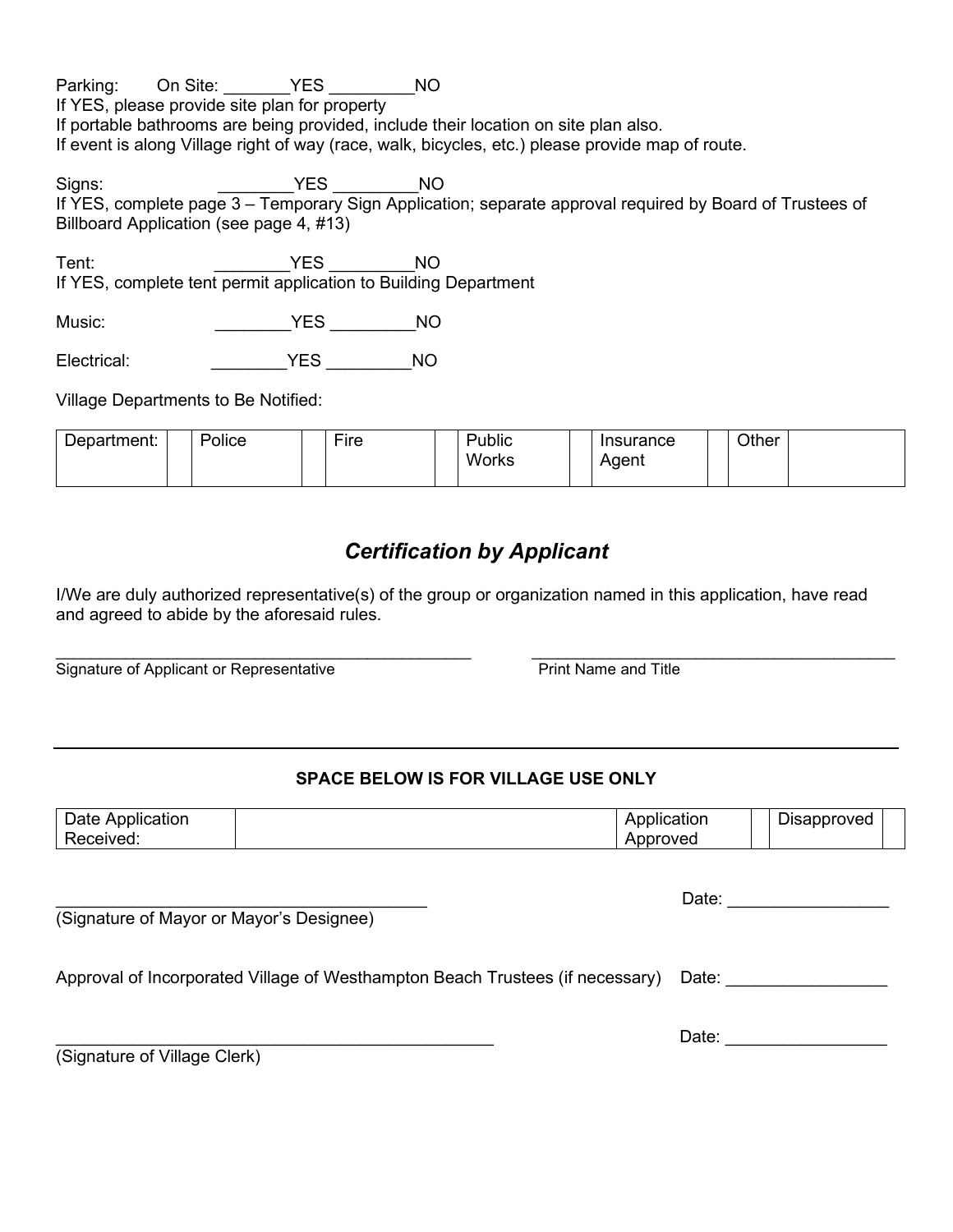## TEMPORARY SIGN PERMIT APPLICATION

| TYPE OF SIGN - Please Check One  DATE FOR SIGN DISPLAY: ________________________                                                                                                                                                     |  |  |
|--------------------------------------------------------------------------------------------------------------------------------------------------------------------------------------------------------------------------------------|--|--|
| Directory Sign______ Ground Sign______ Hanging Sign______ Wall Sign______ Window Sign_____                                                                                                                                           |  |  |
| LOCATION OF SIGN/SIGNS: <b>And Accepted Accepted Accepted Accepted Accepted Accepted Accepted Accepted Accepted Accepted Accepted Accepted Accepted Accepted Accepted Accepted Accepted Accepted Accepted Accepted Accepted Acce</b> |  |  |
|                                                                                                                                                                                                                                      |  |  |
|                                                                                                                                                                                                                                      |  |  |

**PLOT DIAGRAM** - Please locate all sign placements on drawing of property.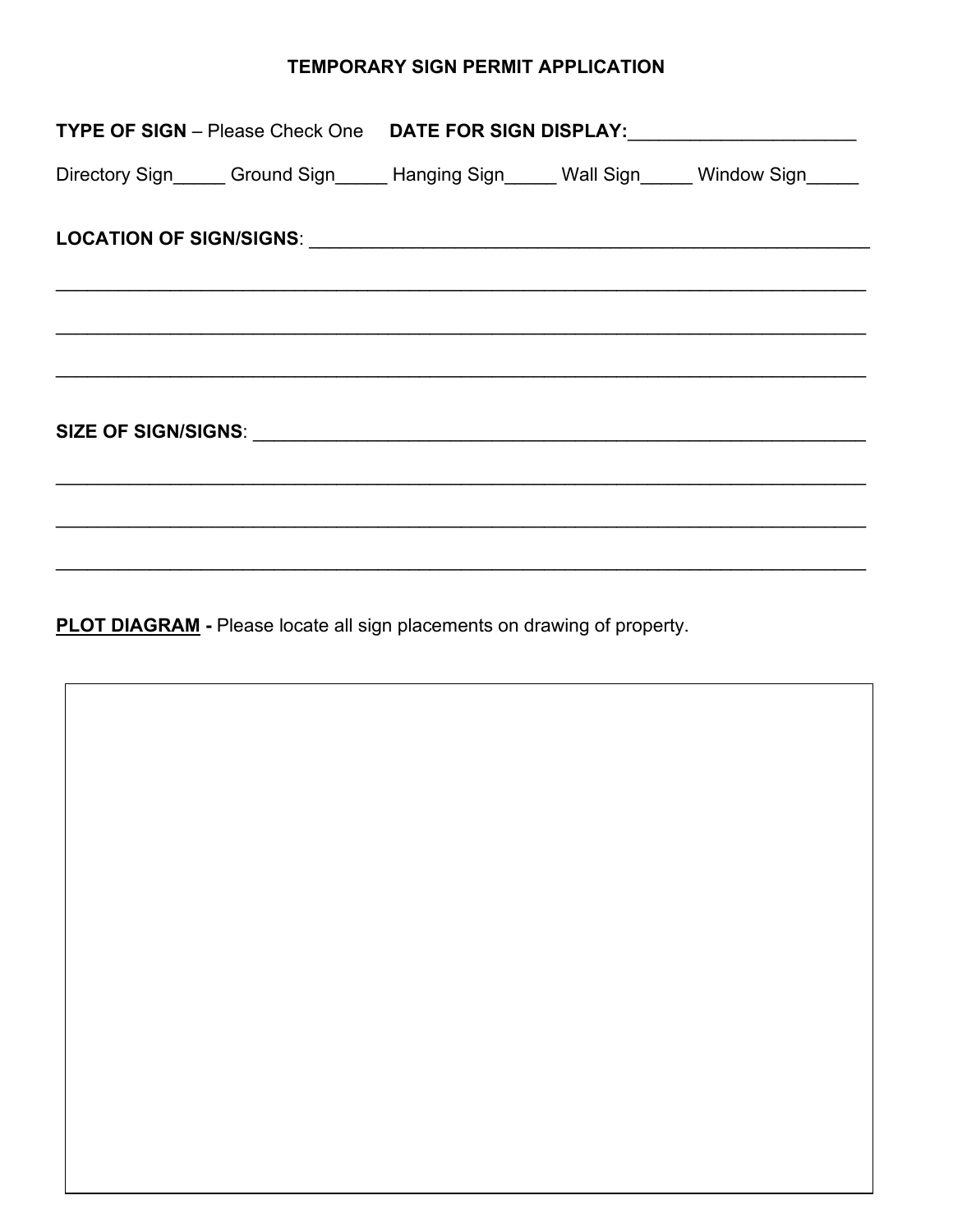### Rules for the Use of Village Property for Non-Village Related Purposes

- 1. Alcoholic beverages of any kind are prohibited on Village property except by permission of the Village Board, which may be withheld. If permission is granted, New York State Liquor Authority approval shall be obtained.
- **2. No admission fees may be charged for functions conducted on Village property.**
- 3. If cancellation of this application is desired, it should be done at least three (3) days prior to the event by notification to the Village Clerk. There will be no refund of the \$100 fee.
- 4. The user of the Village property must leave it in good order after its use; the Highway Department will inspect within seventy-two (72) hours of the end of the event. No trash or garbage may be left on the Village property; if necessary you must supply a dumpster. Any garbage or debris left will be removed by the Village Highway Department and the cost of the removal shall be forfeited from the applicant's security deposit. If no damage or debris is found, the security deposit shall be returned.
- 5. The user must return all furniture and fixtures used by them to their original location. No staples, tacks, nails, scotch tape or any other material may be affixed to the surface of any Village building or structure.
- 6. Applicant agrees to indemnify and hold harmless the Incorporated Village of Westhampton Beach, its employees, officers, agents, and any other person acting on the Village's behalf, against loss or expense, including attorney's fees, except in cases of the Village's sole negligence, for damages because of bodily injury, including death at any time resulting therefrom, sustained by any person or persons, or on account of damage to property arising out of or in the consequence of the use of the property covered by this agreement, whether such injury to persons or damage to property are due or claimed to be due to any active or passive negligence of the Village, its employees, officers, agents or any other persons.
- 7. This application shall be accompanied by a Certificate of Comprehensive General Liability Insurance containing the following language, with limits of not less than \$1,000,000 per person / \$2,000,000 per occurrence for bodily injury, and \$2,000,000 per occurrence for property damage:

#### **"The Incorporated Village of Westhampton Beach is included as an additional insured with respects to (description of event or activity) to be held (specific date(s) at (specific location)."**

Failure to supply the necessary insurance coverage will result in disapproval of this application. The Village Trustees may require lower or higher limits of protection in certain specific instances. Any insurance policy submitted under this paragraph must contain a rider naming the Village as an insured for "host liquor liability," and said policy in all respects must be approved as to form by the Village Attorney and Village insurance agent.

- 8. Application by an individual for private use involving less than 25 people shall evidence a current in force personal liability policy with at least \$300,000 limit.
- 9. Applicant further consents to an inspection of the premises by a police officer or other enforcement officer, upon request, for the purpose of ensuring that the terms and conditions of the permit are met and agrees to abide by any and all ordinances of the Village of Westhampton Beach, including but not limited to Chapter 110 "Noise" and Chapter 178 "Vehicles and Traffic" of the Village of Westhampton Beach code. Copies of the aforementioned ordinances are available upon request.
- 10. Open Fires are Prohibited at all times.
- 11. Tent Stakes are prohibited on the Great Lawn and Village Green.
- 12. Any event that designates a route on Village roads is prohibited from using paint products on said road ways.
- 13. All signs in conjunction with an application for use of Village property are prohibited unless specifically approved by resolution of the Village Board or through a separate billboard use application.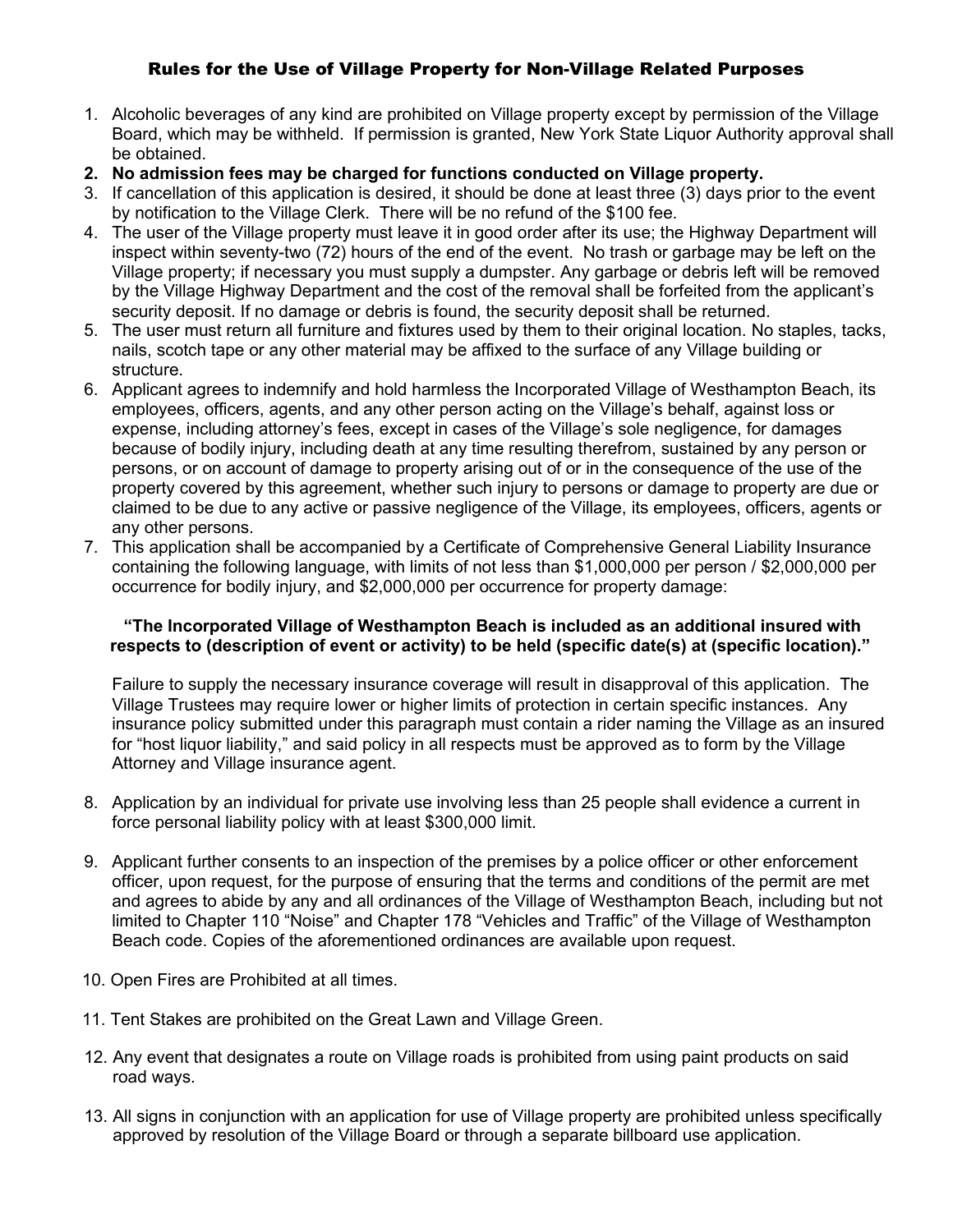

#### INCORPORATED VILLAGE OF WESTHAMPTON BEACH 165 MILL ROAD WESTHAMPTON BEACH, NEW YORK 11978 (631) 288-1654 WWW.WESTHAMPTONBEACH.ORG

# **INCORPORATED VILLAGE of WESTHAMPTON BEACH Use of Village Property for Non-Village Purposes**

- **Purpose:** To establish a procedure for processing applications for use of Village property by organizations or individuals.
- **Scope:** This rule applies to all Village property that is deemed acceptable for use by the public.
- **References:** Application form required, together with rules thereon, plus proper insurance certificates and fees.
- **Policy:** It is the policy of the Village of Westhampton Beach to make Village property available to citizens and certain organizations whenever that property is not in use by the Village government and when it is otherwise deemed suitable to do so. Groups will be permitted to use the Village property based on the following sequence of priorities:
	- A. Village departments or agencies.
	- B. Agencies supported in whole or in part by the Village.

*Groups or activities excluded from use of Village property include those that:*

- A. Are political entities.
- B. Are of a dangerous nature.<br>C. Discriminate against persor
- Discriminate against persons on the basis of race, creed, color, age, sex or national origin.

Village properties which house so-called sensitive government offices are not available to outside groups. These include, but are not limited to: the Village Hall and Department of Public Works area.

**Procedure:** Request must be submitted to the Village Clerk on this Application Form at least 30 days prior to the event date, together with the necessary insurance certificate(s), \$100 fee, and \$500 security deposit. The Village Clerk will bring the matter to the Mayor's attention for approval as soon as practical. If the Mayor deems it necessary for the Trustees to approve this application, the Mayor shall have the Village Clerk proceed accordingly. In any event, the Village Clerk shall keep the Trustees advised of application pending or approved as they are received.

> Approval shall be given as soon as all requirements are met. Receipt of application by date and time shall determine priority of use.

Multiple use of the same property shall be at the decision of the Mayor or the Trustees. Such use will not change the individual user's requirements or acceptability.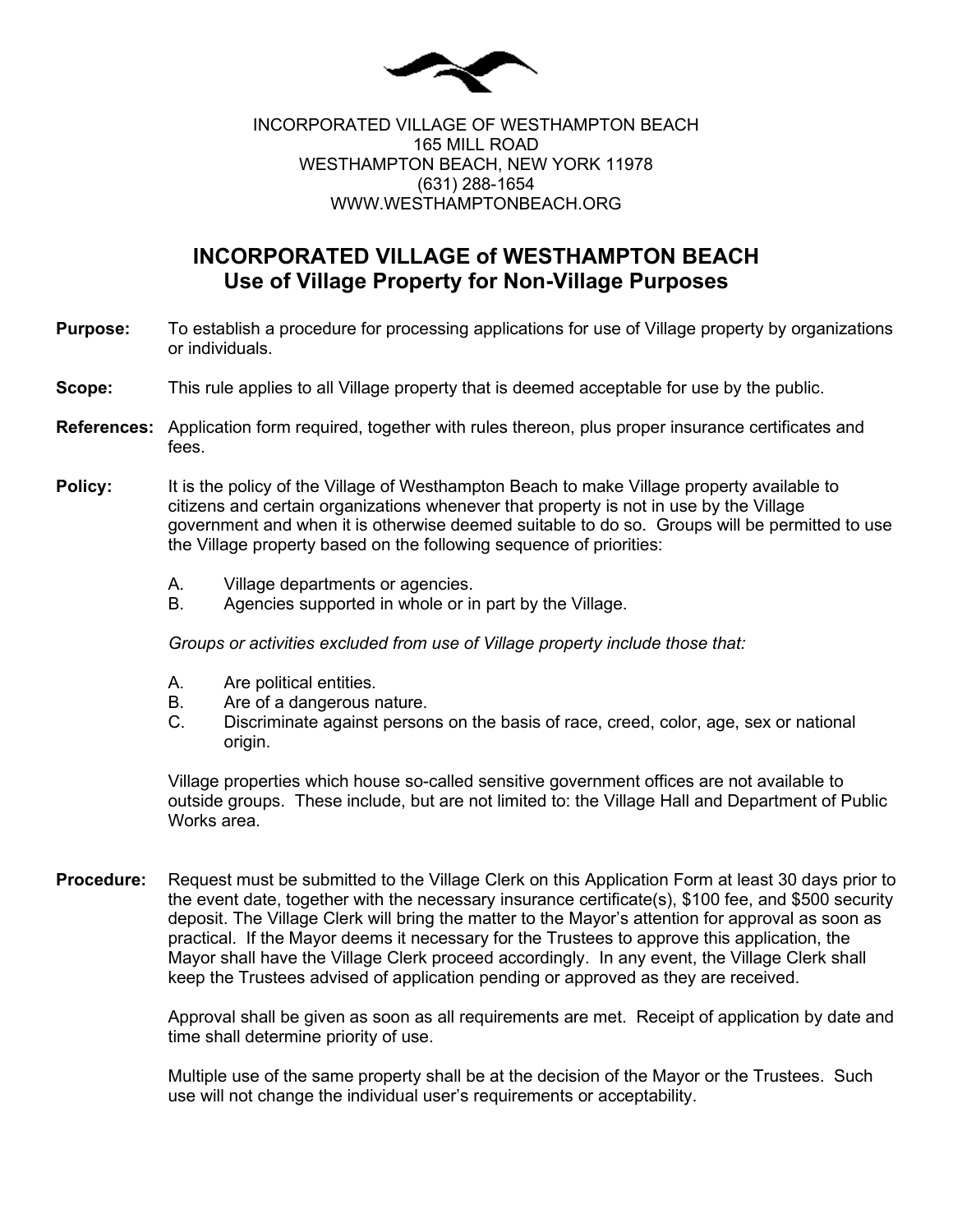

INCORPORATED VILLAGE OF WESTHAMPTON BEACH 165 Mill Road Westhampton Beach, New York 11978 [www.westhamptonbeach.org](http://www.westhamptonbeach.org/)

#### **VILLAGE PROPERTY USE FEES**

A security deposit of \$500.00 will be required from all applicants who submit an application for the use of Village property. The deposit is refundable after inspection of Village property within 72 hours of an event's conclusion by the Department of Public Works. Any applicant who submits an application for multiple events will only be subject to one deposit fee.

| Village Hall use request by non-resident<br>Request requires approval by Mayor.<br>Governmental (Town, County, State, etc.) use is fee exempt                           | \$500.00 |
|-------------------------------------------------------------------------------------------------------------------------------------------------------------------------|----------|
| Municipal Parking lots after 5:00 p.m.                                                                                                                                  | \$250.00 |
| Village property use by resident or organization<br>This includes Village beaches, Village Green, the Great Lawn<br>Yacht basin/marina or other Village owned property. | \$100.00 |

This fee for a specific event may be waived by the Board at their discretion after review.

• Village property use by a non-resident will be subject to approval by the Board of Trustees. In addition, fees will be determined by the Board after consideration of type of event, size, etc.